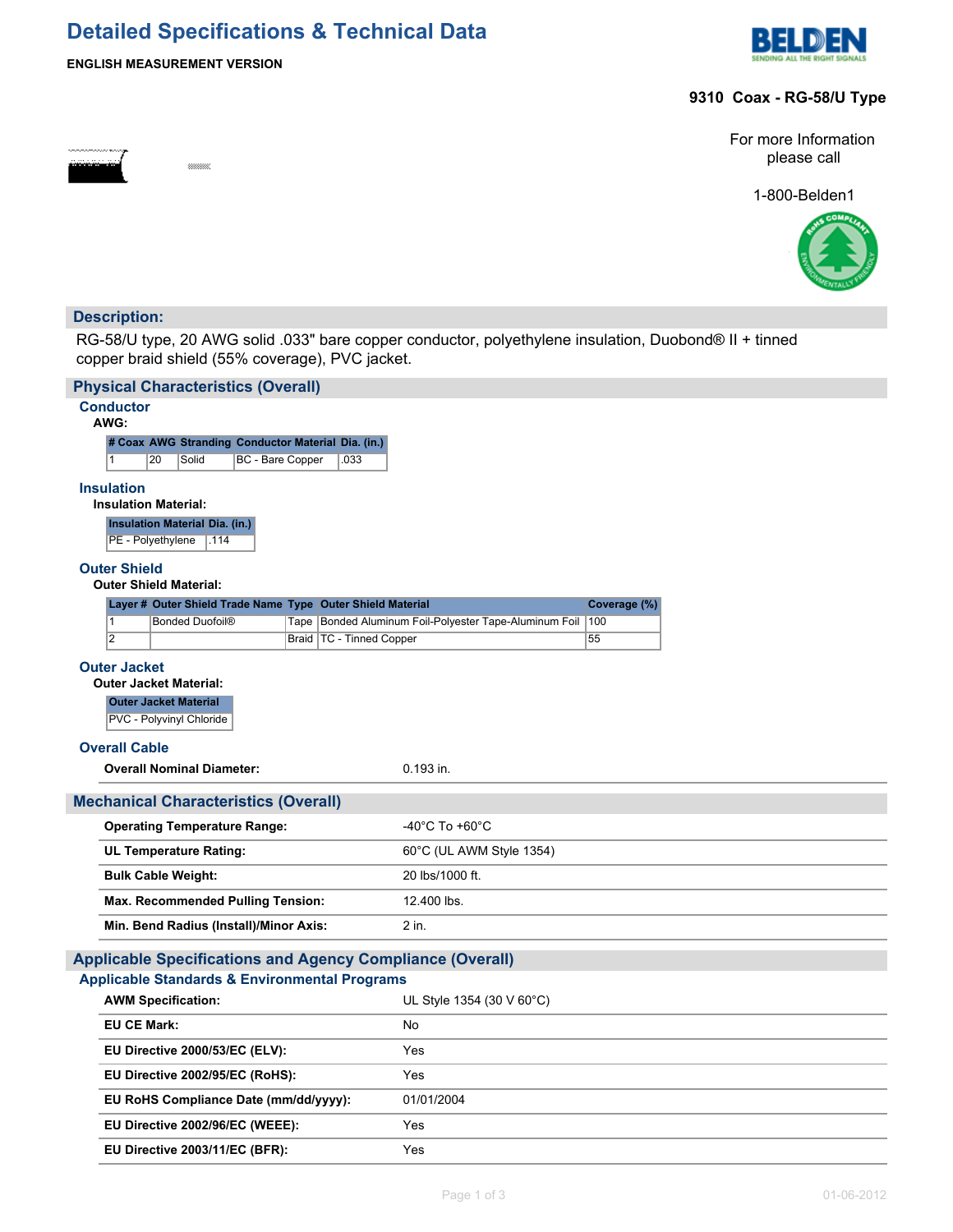# **Detailed Specifications & Technical Data**



#### **ENGLISH MEASUREMENT VERSION**

### **9310 Coax - RG-58/U Type**

|                       | CA Prop 65 (CJ for Wire & Cable):                   | Yes  |  |
|-----------------------|-----------------------------------------------------|------|--|
|                       | MII Order #39 (China RoHS):                         | Yes  |  |
| <b>RG Type:</b>       |                                                     | 58/U |  |
|                       | <b>Plenum/Non-Plenum</b>                            |      |  |
|                       | Plenum (Y/N):                                       | No   |  |
|                       | <b>Electrical Characteristics (Overall)</b>         |      |  |
|                       | Nom. Characteristic Impedance:                      |      |  |
| 50                    | Impedance (Ohm)                                     |      |  |
| Nom. Inductance:      |                                                     |      |  |
| 0.090                 | Inductance (µH/ft)                                  |      |  |
|                       | Nom. Capacitance Conductor to Shield:               |      |  |
| 30.8                  | Capacitance (pF/ft)                                 |      |  |
|                       | <b>Nominal Velocity of Propagation:</b>             |      |  |
| <b>VP</b> (%)<br>66   |                                                     |      |  |
| <b>Nominal Delay:</b> |                                                     |      |  |
| Delay (ns/ft)<br>1.54 |                                                     |      |  |
|                       | Nom. Conductor DC Resistance:                       |      |  |
|                       | DCR @ 20°C (Ohm/1000 ft)                            |      |  |
| 9.4                   |                                                     |      |  |
|                       | Nominal Outer Shield DC Resistance:                 |      |  |
|                       | DCR @ 20°C (Ohm/1000 ft)                            |      |  |
| $\overline{8}$        |                                                     |      |  |
| Nom. Attenuation:     |                                                     |      |  |
|                       | Freq. (MHz) Attenuation (dB/100 ft.)                |      |  |
| $\vert$ 1             | 0.46                                                |      |  |
| 10                    | 1.4                                                 |      |  |
| 50                    | $\overline{2.8}$                                    |      |  |
| 100                   | 3.8                                                 |      |  |
| 200                   | 5.4                                                 |      |  |
| 400                   | 7.9                                                 |      |  |
| 700                   | 11.1                                                |      |  |
| 900<br>1000           | 12.8<br>13.9                                        |      |  |
|                       |                                                     |      |  |
|                       | Max. Operating Voltage - UL:                        |      |  |
| Voltage               | 30 V RMS (UL AWM Style 1354)                        |      |  |
|                       | Max. Operating Voltage - Non-UL:                    |      |  |
| <b>Voltage</b>        |                                                     |      |  |
| 1400 V RMS            |                                                     |      |  |
|                       | <b>Related Documents:</b>                           |      |  |
|                       | No related documents are available for this product |      |  |
|                       | <b>Put Ups and Colors:</b>                          |      |  |

| Item #         | Putup    | <b>Ship Weight</b> | Color | Notes | <b>Item Desc</b>         |
|----------------|----------|--------------------|-------|-------|--------------------------|
| 19310 010U1000 | .000 FT  | 22.000 LB          | BLACK |       | <b>RG-58/U TYPE COAX</b> |
| 19310 0101000  | 1,000 FT | 22.000 LB          | BLACK |       | <b>RG-58/U TYPE COAX</b> |